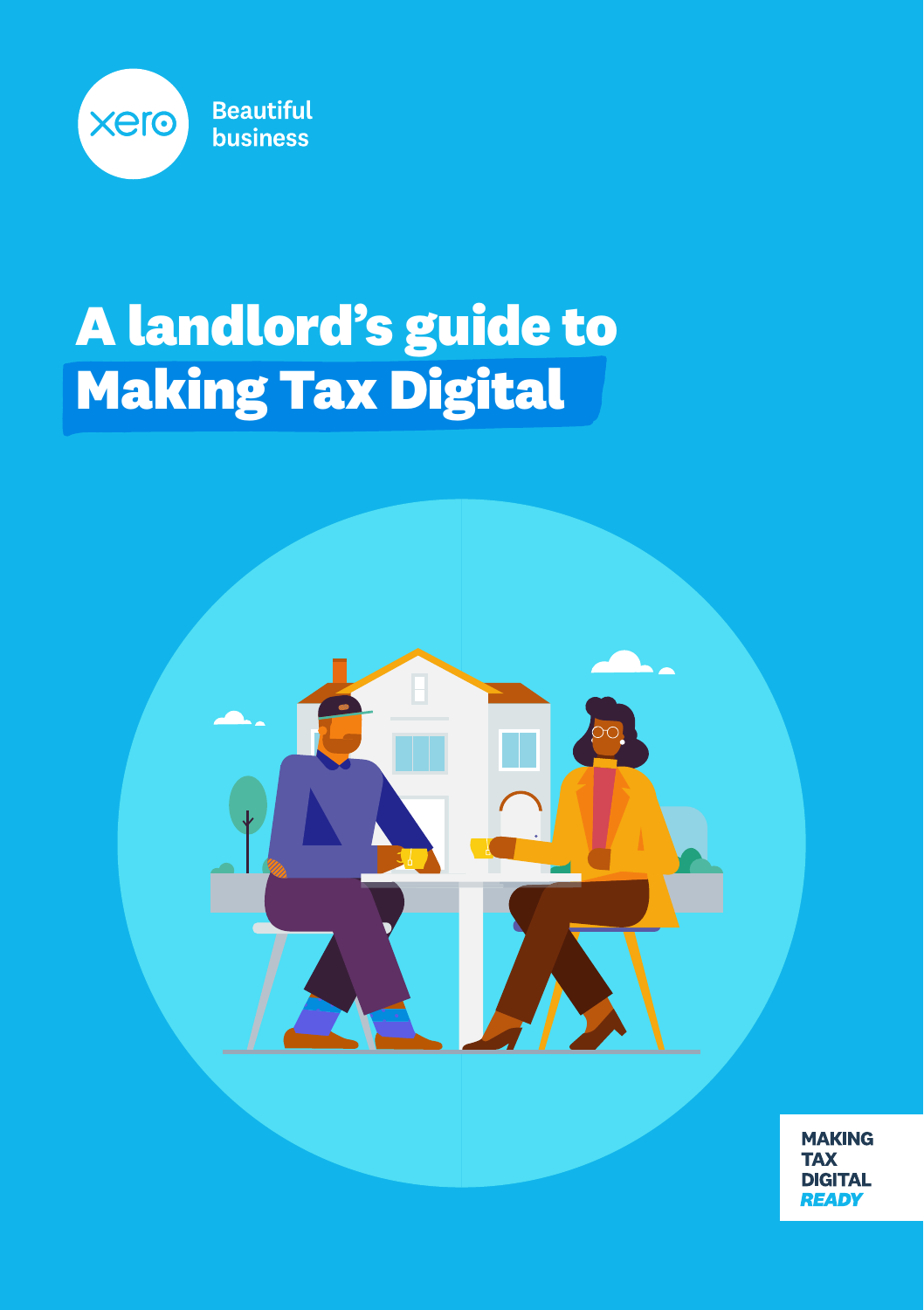## **A landlord's guide to Making Tax Digital**

**[Making Tax Digital for Income Tax Self Assessment \(ITSA\)](http://www.xero.com/uk/programme/making-tax-digital/income-tax-self-assessment/)** launches in April 2024. The legislation will change how landlords earning above £10,000 report their income and expenditure.

Until now, **[Making Tax Digital has only impacted VAT](https://www.xero.com/uk/programme/making-tax-digital/making-tax-digital-for-vat/)**. In 2019, businesses above the VAT threshold had to comply with MTD rules. In April 2022, businesses below the VAT threshold followed.

MTD for ITSA was originally scheduled for April 2023, but HMRC postponed this by another year to give landlords and sole traders more time to prepare. From April 2024, landlords will need to ensure they're using compatible software to keep digital records and make compliant tax submissions.

In this guide, we'll take a look at how landlords should prepare for **[MTD for ITSA](https://www.xero.com/uk/programme/making-tax-digital/making-tax-digital-for-the-self-employed/)**. We'll explore ITSA submission requirements, and highlight the importance of cloud-based software for compliance.

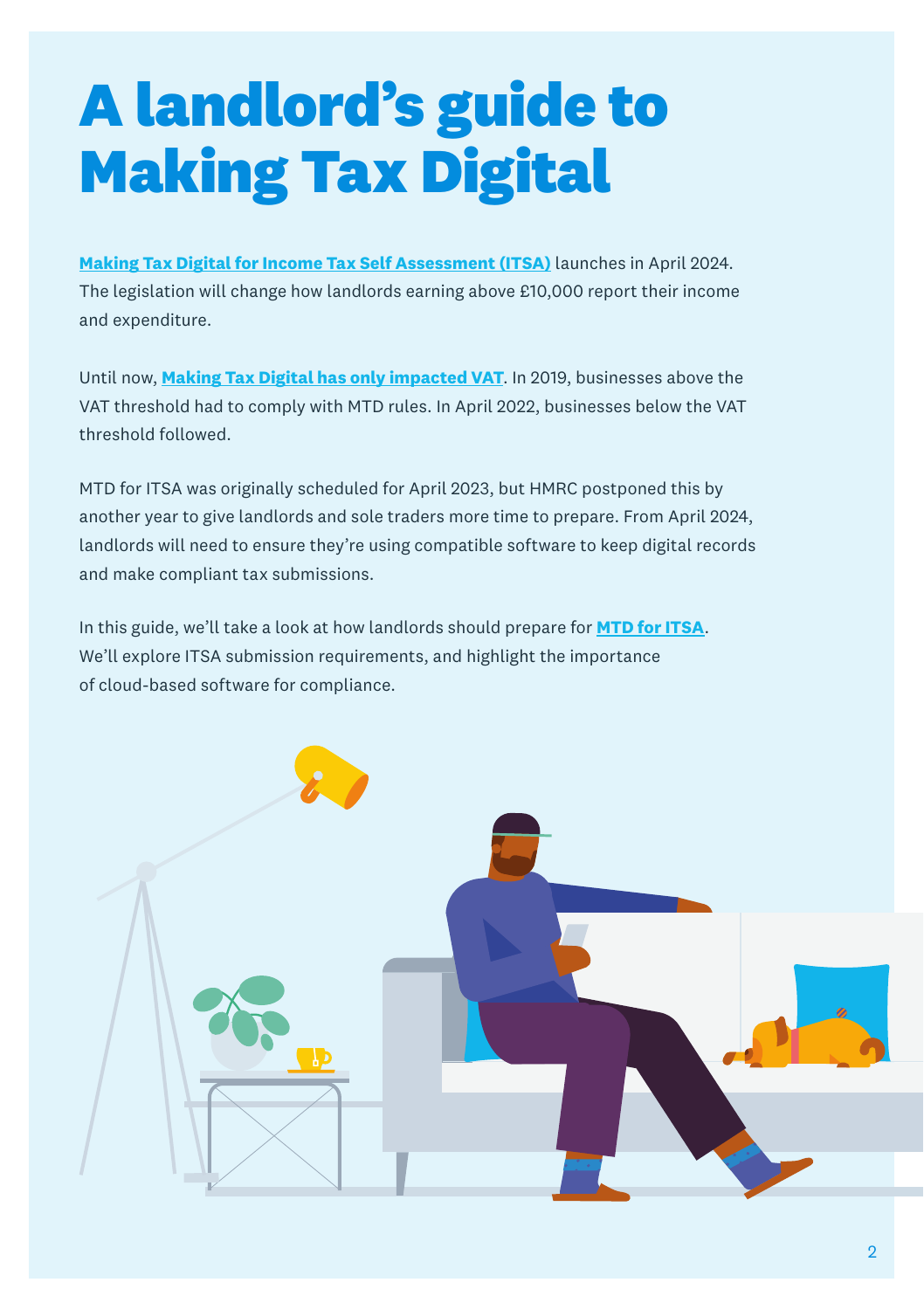### **Who's impacted by MTD for ITSA?**

From April 2024, if your income from property alone or property and any selfemployed business exceeds the £10,000 threshold, you'll need to follow **[MTD for ITSA rules.](https://www.xero.com/uk/programme/making-tax-digital/landlords-property-income/)** That means submitting quarterly returns using compatible software, as well as an End of Period Statement (EOPS) and Final Declaration.

Whether you need to comply with MTD for ITSA will depend on your employment type and earnings. For example:

- **If you're a landlord with an annual rental income above £10,000 and are not registered as a limited company** you will need to comply with MTD for ITSA rules.
- **If you're a landlord and you're registered as a limited company** then MTD for ITSA will not apply to you. Instead, you'll need to continue providing Companies House and HMRC with limited company accounts and company tax returns (CT600).

#### • **If you're a landlord and you're registered as a sole trader**

(e.g. earning £7K from a rental property, plus you're an electrician earning enough income to take you above the £10,000 combined threshold) you'll need to register for ITSA.

- **If you're a landlord earning less than £10,000 a year** you don't need to sign up for MTD for ITSA. You can continue submitting a yearly self-assessment via HMRC. However, using cloud-based software could still be beneficial for tracking your finances (see page 8).
- **Furnished holiday lettings (FHL), commercial property and non-UK properties** are also included within the scope of MTD for ITSA. Earnings from any of these categories will count towards the threshold.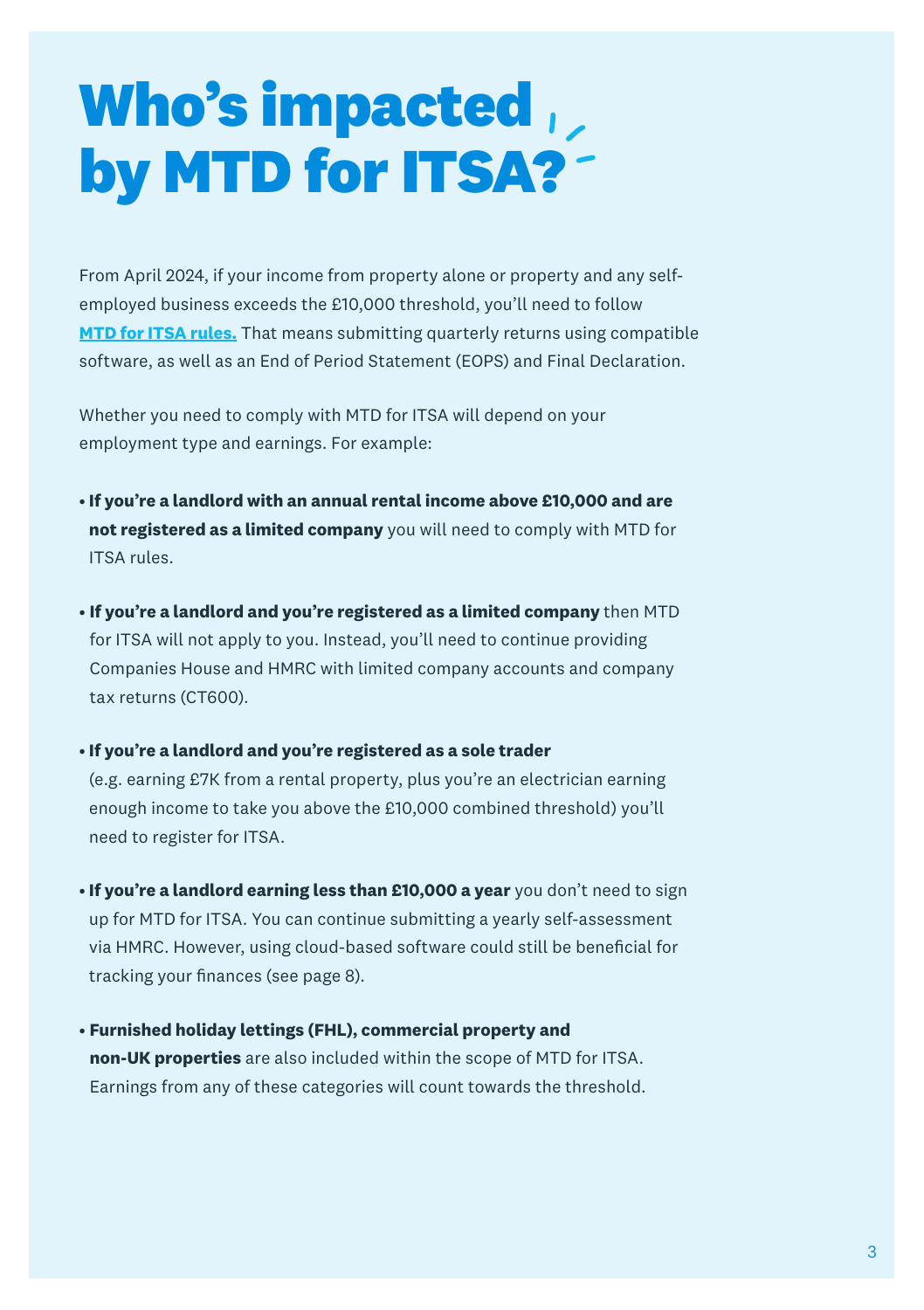## **Who's impacted by MTD for ITSA?**

#### **Here's a glimpse of what that could look like in real life:**



#### **Scenario A: Kate**

Kate inherited a property from her parents. Annually, she earns £11,000 from renting the property. Because her income from property is above £10,000, she'll need to follow MTD for ITSA rules from April 2024.

#### **Scenario B: John**

John owns a property that he rents for £8,000 a year. John is a salesman employed by a business, so the company payroll takes care of his tax and national insurance contributions. John can continue filing a self-assessment return through the old system because he earns below £10,000 from property.



#### **Scenario C: Farzeen**

Farzeen is a self-employed caterer earning £9,000 a year. He also has a rental property which earns him £7,000. The combined total of his business and property earnings is £16,000, so he'll need to follow MTD for ITSA rules from April 2024.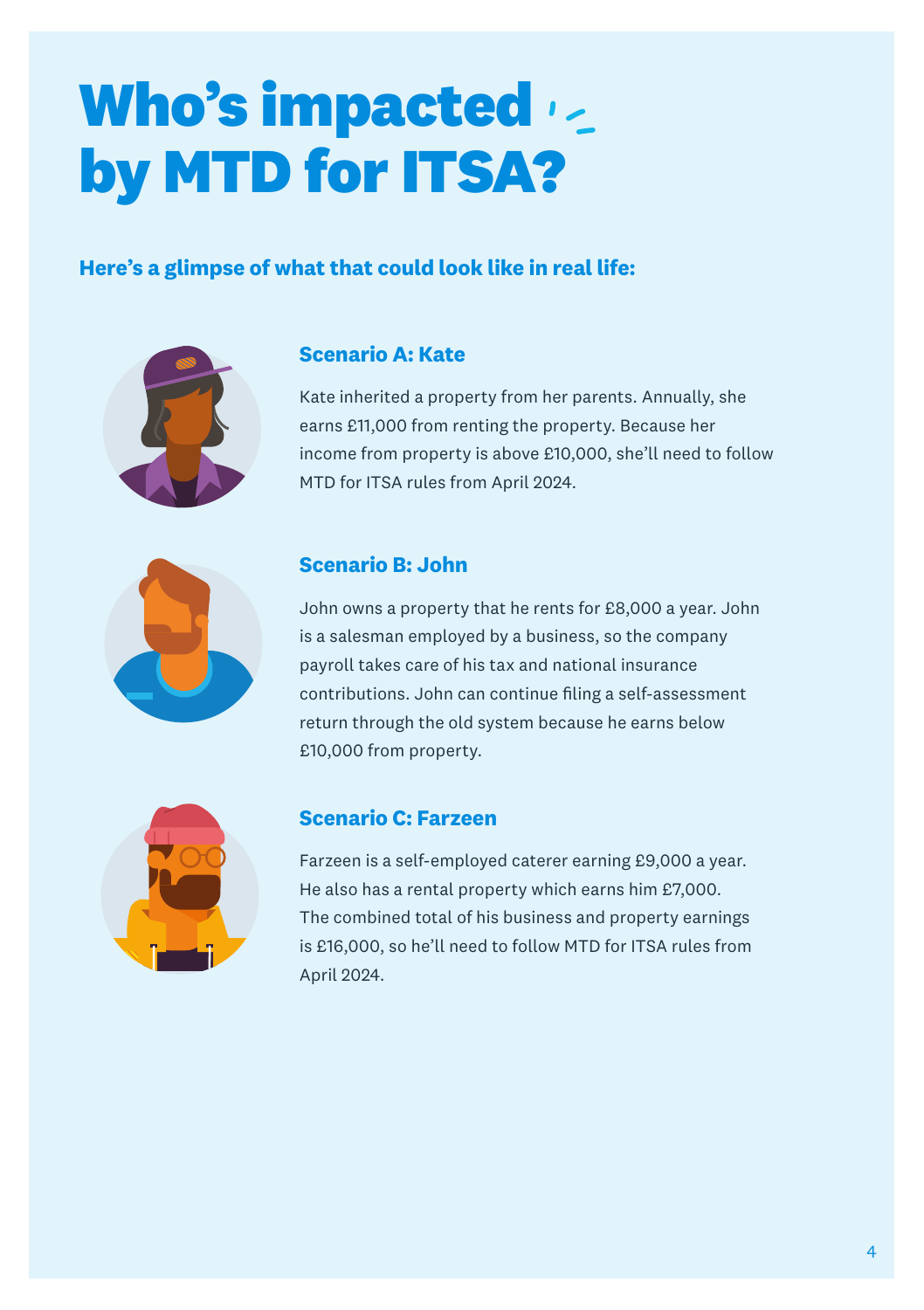# **A closer look at MTD for ITSA submissions**

Submissions are made up of three separate parts. Instead of sending a single yearly income tax submission, landlords will need to submit quarterly updates, an End of Period Statement (EOPS) and a Final Declaration. Cloud-based software can help you and your accountant with compiling your quarterly updates and complying with the rules.

All three elements are new to the Income Tax system, so here's a quick look at what you need to do for each:

#### **Quarterly updates**

You'll need to send quarterly reports of income and expenditure to HMRC from compliant software. Put simply, that means using cloud-based accounting software to store and maintain your financial records, and using those records to send updates to HMRC.

Storing records digitally means you'll always have a clear picture of your business finances. Using the information already logged in your software, you or your accountant will quickly be able to pull together your quarterly update.

Your software will tell you when you need to submit an update. You can send updates more frequently, but no less than quarterly. Quarterly periods and submission deadlines can be found **[here](https://www.gov.uk/guidance/using-making-tax-digital-for-income-tax)**.

#### **End of Period Statement (EOPS)**

At the end of the tax year, you'll need to finalise your income with an End of Period Statement. One EOPS is required for each source of income. So, if you own a small business and a rental property too, you need to submit two separate EOPS. The deadline for submission is January 31st after your tax year.

#### **You should use your End of Period Statement to:**

- Make any adjustments to your accounting
- Claim reliefs
- Confirm that the information you've provided is correct and complete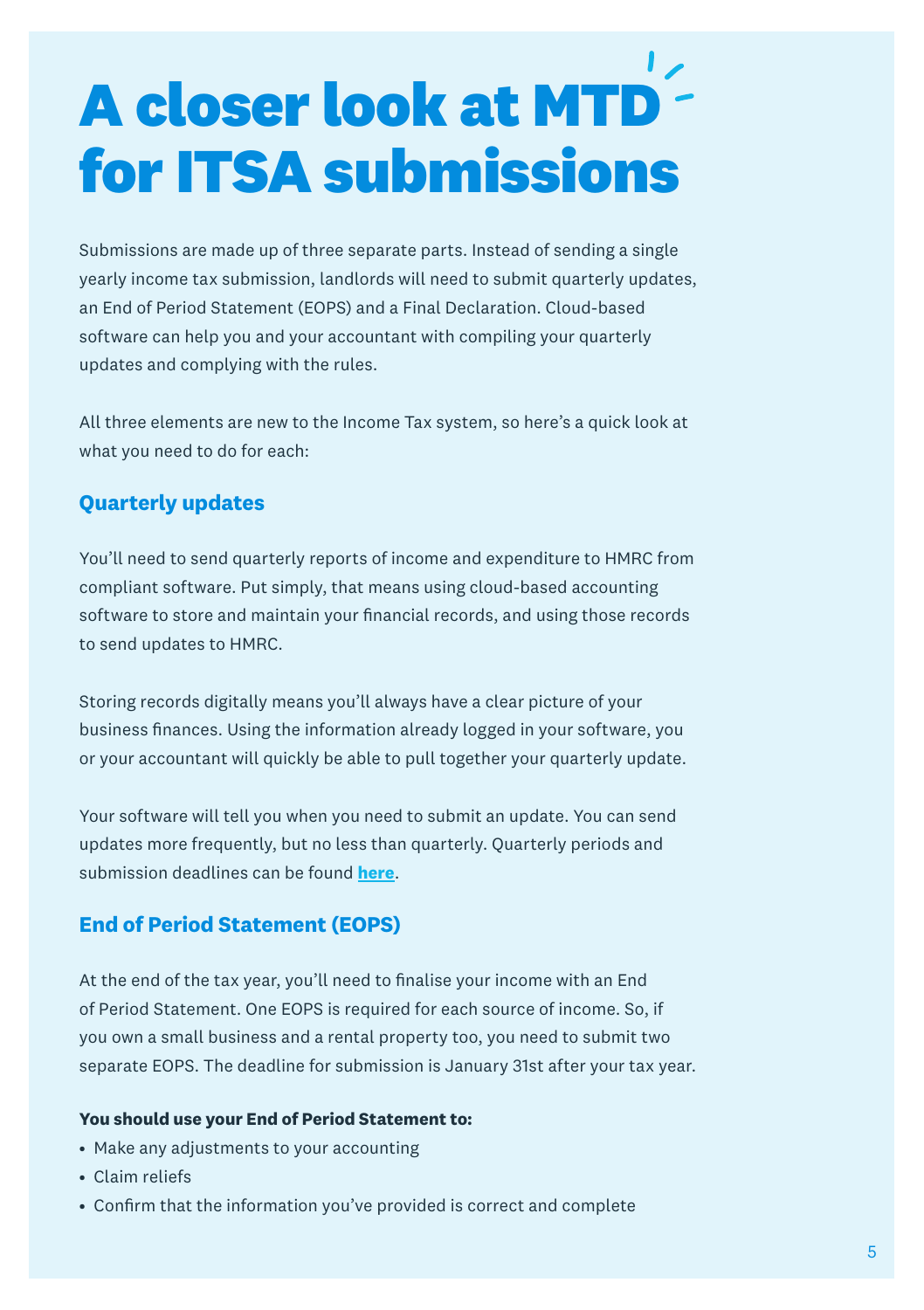# **A closer look at MTD for ITSA submissions**

#### **Final Declaration**

In your Final Declaration, you'll need to declare any additional income you've received, and submit your claims for reliefs. This needs to be submitted by January 31st, which is also the deadline for paying any tax you owe.

Missing any of the **[deadlines](https://www.xero.com/content/dam/xero/pdf/xero-making-tax-digital-deadlines.pdf)** for submission or payment could incur a **[penalty](https://www.xero.com/uk/programme/making-tax-digital/making-tax-digital-penalties/)**. You can review all of the deadlines **[here](https://www.gov.uk/guidance/using-making-tax-digital-for-income-tax)**.

#### **Key points to consider:**

- 1. Deadlines for finalising tax and paying your tax bill are not changing.
- 2. Your quarterly updates will provide an estimate of how much tax you owe, making it easier to prepare for your bill.

#### **Actions you need to take**

Going from one yearly submission to four submissions, an EOPS, and a Final Declaration might seem overwhelming. But the quarterly system means you won't have to scramble to get everything in order by the end of the tax year. With less information to submit, creating each update for HMRC is quicker. Making it easier for you to get your tax right.

#### **Here are some ways you can make the transition to MTD for ITSA even smoother:**

- 1. Get **MTD-compatible software** in place so you can sign up ahead of the deadline and start digital record keeping now. Cloud-based software helps you create accurate quarterly updates, EOPS, and Final Declarations.
- 2. Talk to your **accountant or bookkeeper** about MTD. It's never too early to get processes and systems in place to help you stay on top of your accounts.
- 3. Block out some time to **do your accounting regularly.** One of the benefits of using quarterly updates instead of a single yearly return is that you don't need to compile as much information in one go. But it does mean you need to keep your accounts up to date.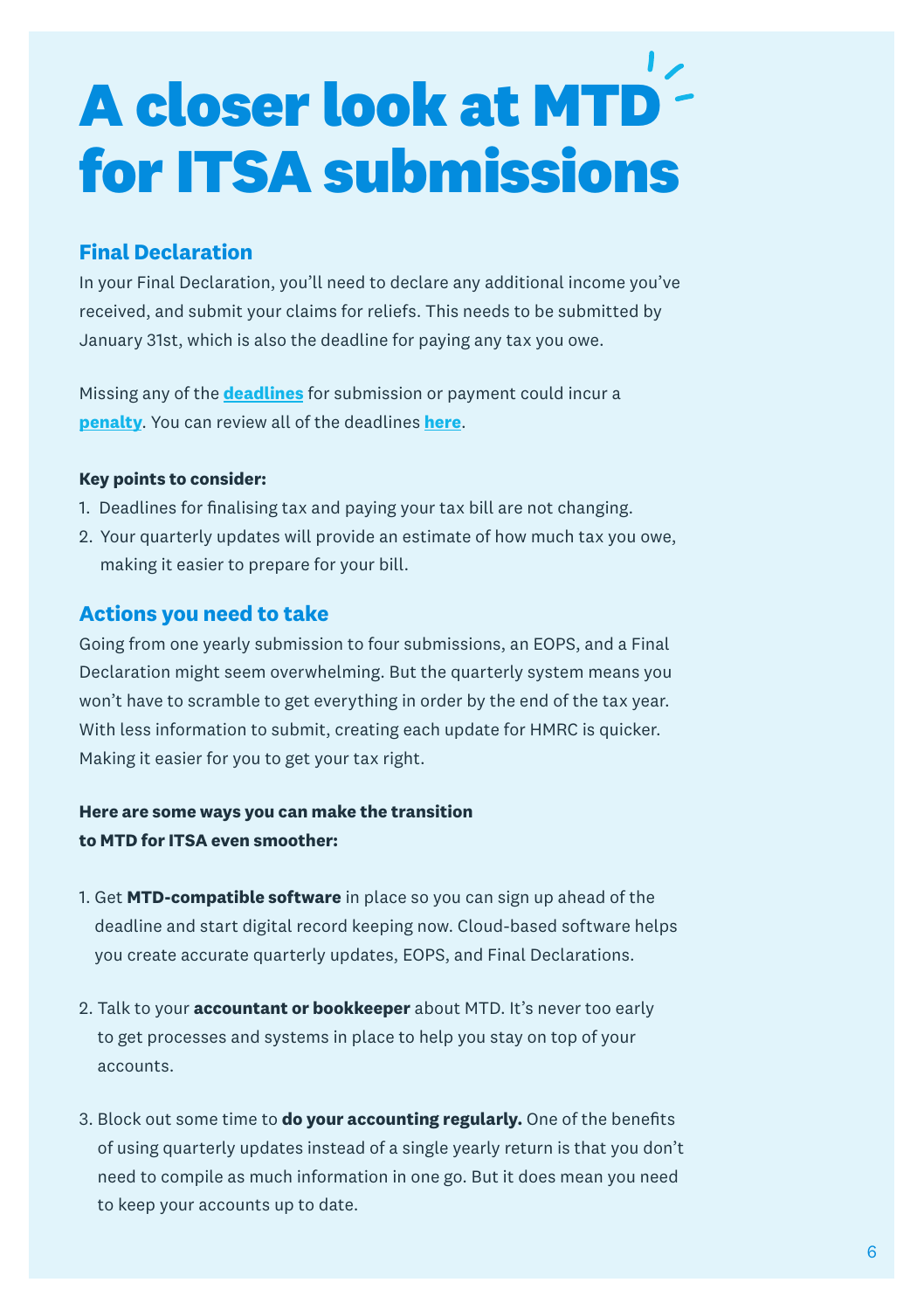### **Get ahead of MTD for ITSA**

Transitioning to Making Tax Digital might feel daunting for landlords, particularly those who haven't used accounting software before. But it also provides an opportunity to simplify some typical day to day admin.

For example, you can easily log expenses by snapping receipts on the go, and track your cashflow in real time by connecting your bank account and importing transactions automatically. Instead of checking lots of different apps and platforms, you can store all of your financial information in one place. You'll never need to worry about a missing receipt again.

Adding a new process or piece of technology to your business takes time, which is why it's so important to find software that suits your accounting needs. Keeping digital records and submitting updates through cloud-based software is crucial for compliance, so the earlier you can get this in place the more time you'll have to get used to it.

Another route you can take towards preparing for MTD is signing up to the MTD for ITSA pilot. This gives you even more time to get used to Making Tax Digital rules. Check the criteria for signing up **[here](https://www.gov.uk/guidance/using-making-tax-digital-for-income-tax#signing-up)** and speak to your accountant or software provider.

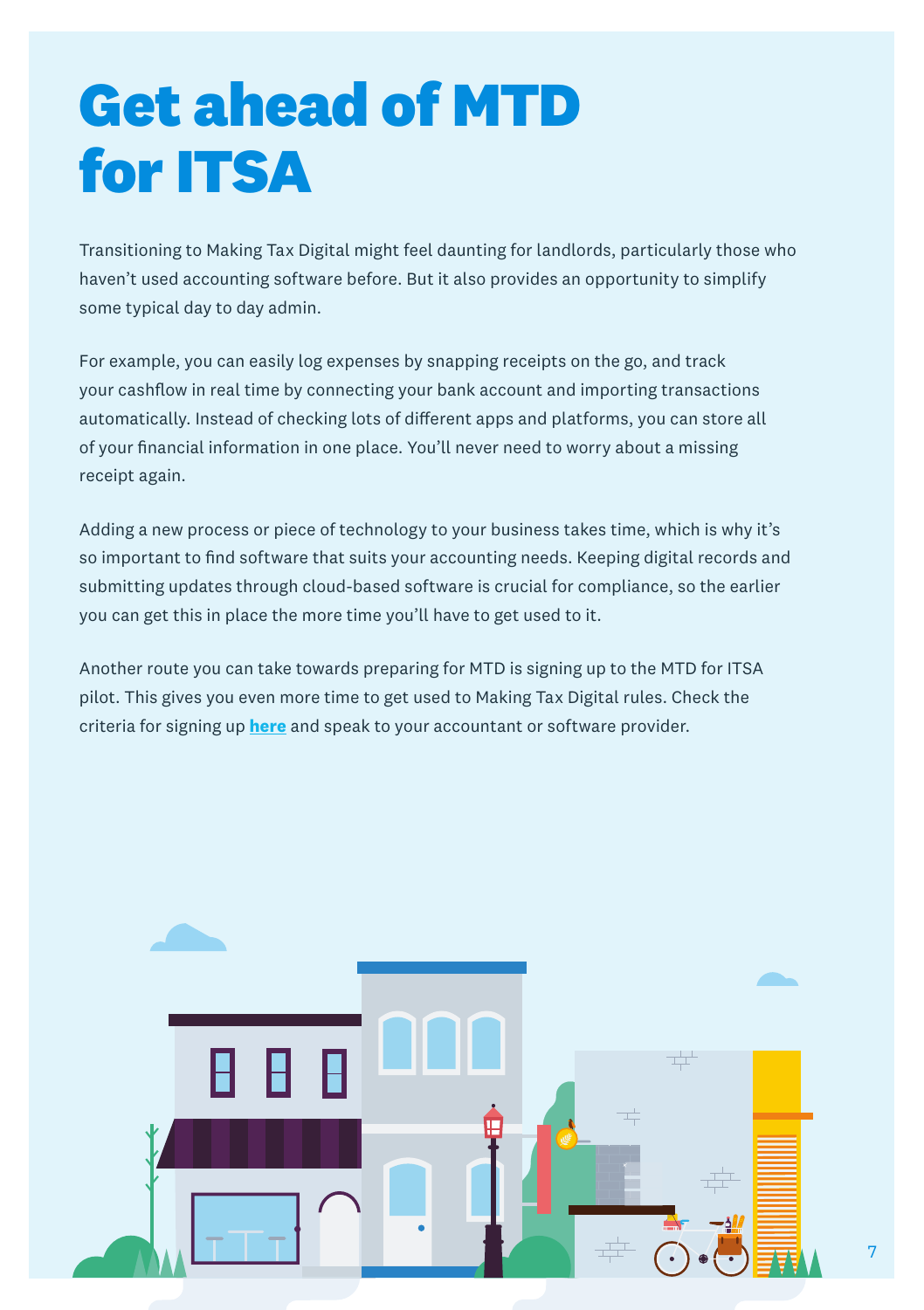### **How software can support you with more than MTD**

MTD rules will be mandatory for landlords earning over £10,000 from April 2024, and you won't be able to go back to the old system except in certain circumstances. Start exploring software solutions today, and you can use the additional months before the deadline to familiarise yourself with the new system.

Cloud-based software like Xero can do so much more for you than just helping you comply with MTD rules. The following features are inbuilt with Xero, and provide a helping hand for landlords looking to minimise their day to day admin:

#### **Cloud file storage and receipt capture**

• Let the cloud do the heavy lifting, so you can say goodbye to boxes full of receipts.

#### **Bank connections**

• See how your finances are doing at a glance, with a real-time dashboard.

#### **Online payments**

• Streamline your rent collection process. Accept online payments via Stripe and GoCardless and automate follow-ups for late payments.

#### **Pay bills**

• Decorating? Repairs? Pay your bills directly from Xero and know what you owe at a glance.

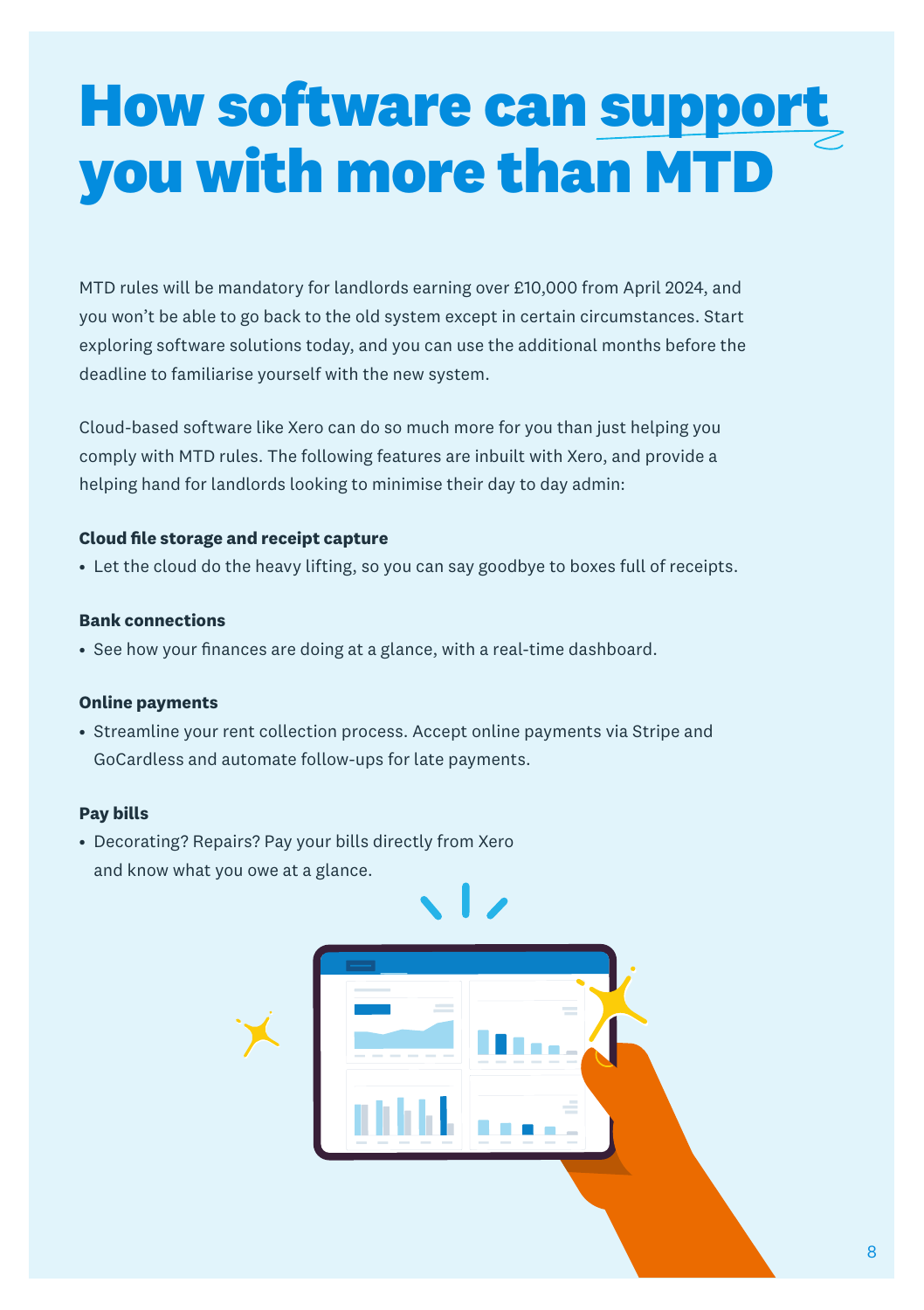### **How software can support you with more than MTD**

Xero users are already reaping the rewards of cloud-based software. A recent survey run by Xero found that:

### **86% agreed that Xero makes their life easier\***

### **78% feel more in control of their business finances with Xero\***

The best part is that you can carry on using your favourite tools and apps as usual. Xero already integrates with popular property apps such as Re-leased, Arthur, Rentancy, and Dwellent. Plus, we'll be adding plenty more app integrations between now and the MTD for ITSA deadline.



9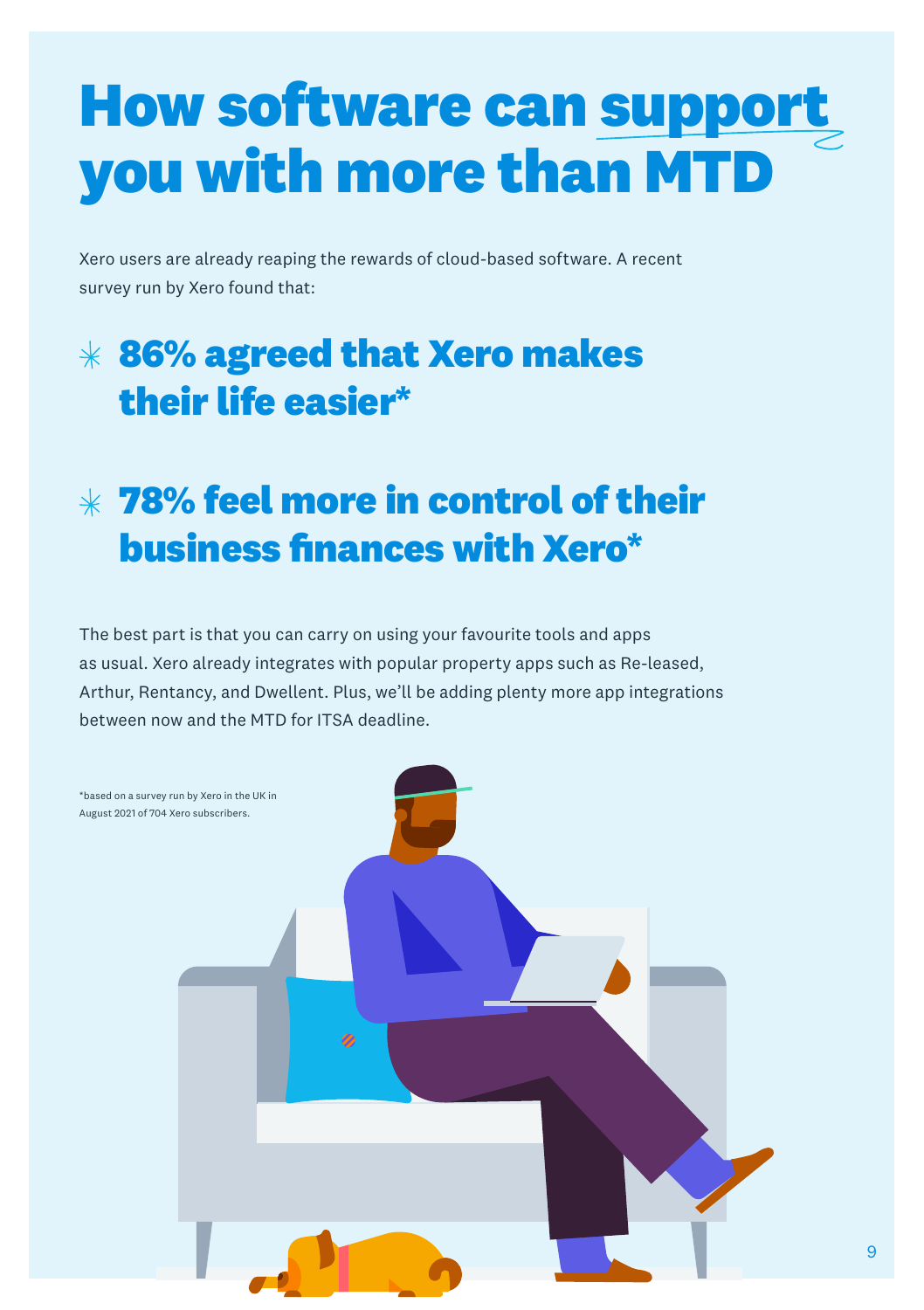## **Find an accountant to support you with MTD**

If you'd like to bring the admin down a notch, our directory is full of top-class accountants who specialise in working with landlords and can help you brave the change.

With the right software and some expert guidance, MTD for ITSA will help you get a clearer picture of your finances.

**[Sign up for a free Xero trial](https://www.xero.com/uk/signup/)** or **[find an accountant with landlords expertise](https://www.xero.com/uk/advisors/)** to support you with the transition to MTD for ITSA (just click 'Real estate and hiring services' on the directory).